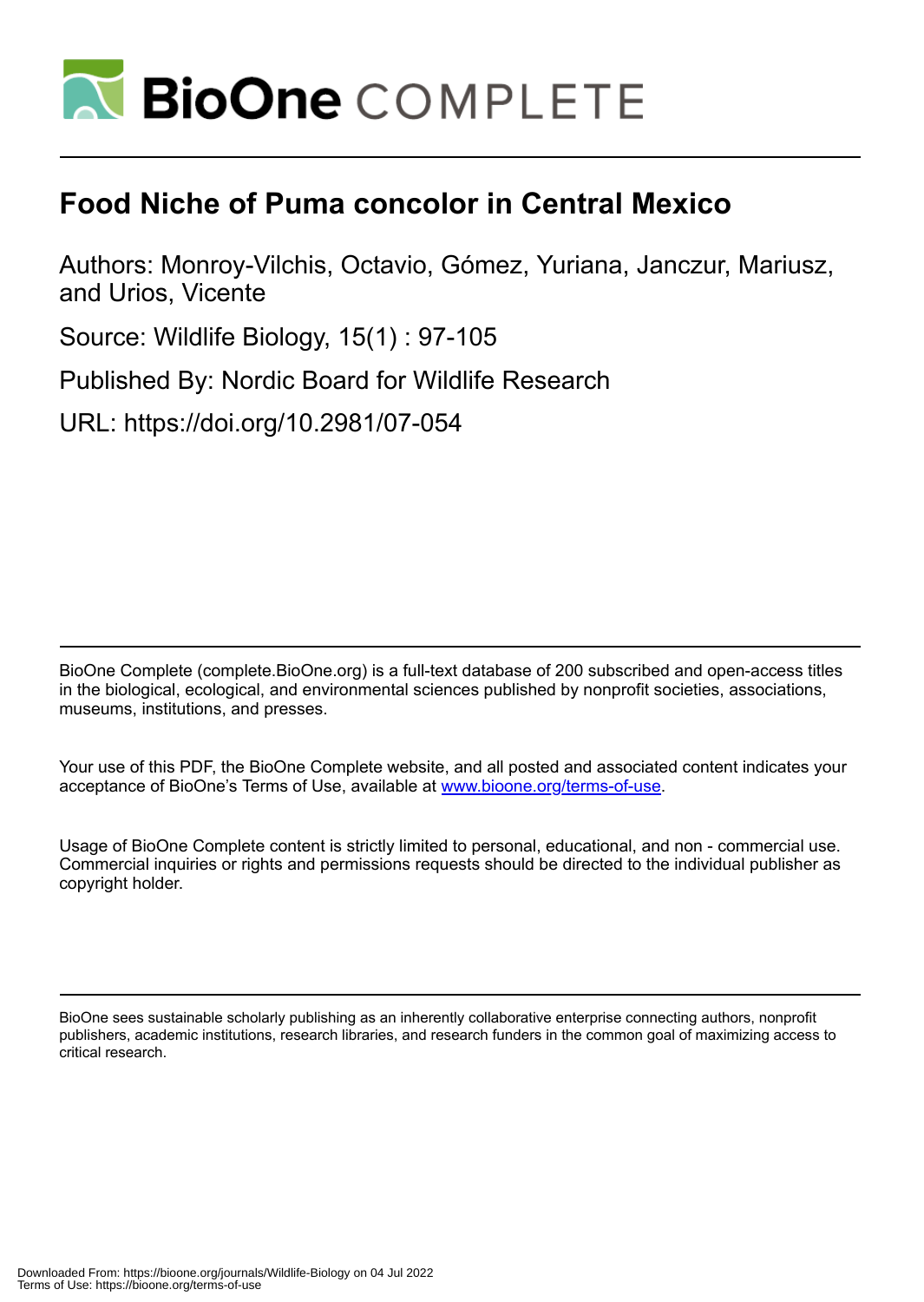Original article

## Food niche of Puma concolor in central Mexico

#### Octavio Monroy-Vilchis, Yuriana Gómez, Mariusz Janczur & Vicente Urios

Optimal foraging theory predicts that predators choose the most energetically profitable prey. At the northern limit of its distribution the puma *Puma concolor* tends to prey on large mammals, whereas at the southern limit its prey comprises medium-sized and small mammals. We analysed the puma's food habits in Central Mexico, and concluded that the nine-banded armadillo Dasypus novemcinctus is the main prey, followed by the white-nosed coati Nasua narica and white-tailed deer Odocoileus virginianus. The puma's standardised niche breadth (B') was 0.21 and was in accordance with the expected in the exponential model. We compared this with niche breadths recorded in other studies carried out in the Americas. After a forest fire, puma changed their feeding habits and began to hunt prey >6.1 kg more frequently. Food preferences of puma in Central Mexico resemble those recorded for puma in South America rather than the preferences recorded for puma in other North American populations.

Key words: carnivore, diet, mountain lion, Sierra Nanchititla, State of Mexico

Octavio Monroy-Vilchis\* & Vicente Urios, Estacio´n Biolo´gica Terra Natura, Centro Iberoamericano de la Biodiversidad, Universidad de Alicante, Fundación Terra Natura, Apartado 99, E-03080 Alicante, Spain - e-mail addresses: omv@ uaemex.mx (Octavio Monroy-Vilchis); vicenteurios@yahoo.es (Vicente Urios)

Yuriana Gómez & Mariusz Janczur, Estación Biológica Sierra Nanchititla, Facultad de Ciencias, Universidad Autónoma del Estado de México, Instituto Literario 100, Centro, 50000, Toluca, México - e-mail addresses: kodiaky@hotmail.com  $(Yuriana Gómez); majmx@interia.pl (Mariusz Janczur)$ 

\*Present address: Estación Biológica Sierra Nanchititla, Facultad de Ciencias, Universidad Autónoma del Estado de México, Instituto Literario 100, Centro, 50000, Toluca, México

Corresponding author: Octavio Monroy-Vilchis

Received 27 June 2007, accepted 21 May 2008

Associate Editor: Paolo Cavallini

Food habits are important niche parameters, since good nutrition implies a larger reproductive outcome and increased survival, and thus a higher net reproductive output (Krebs 1999). Prey availability and vulnerability affect carnivore prey selection (Sunquist & Sunquist 1989). The puma Puma concolor preys mainly on large mammals at the northern limit of its distribution and on medium-sized and small mammals at its southernmost distribution limit (Iriarte et al. 1990). Recent studies on the puma's food habits from the neoarctic region (Currier 1983, Sweitzer et al. 1997, Pierce et al. 2000,Logan & Sweanor 2001, Laundré & Hernández 2003) confirm that nearly all its prey are artiodactyls weighing

© WILDLIFE BIOLOGY 15:1 (2009) 97

>6.1 kg. On the other hand, the average prey of neotropical puma weighs <6.1 kg (Wilson 1984, Yan˜ez et al. 1986, Emmons 1987, Iriarte et al. 1990, Brach 1995, Romo 1995, Chinchilla 1997, Taber et al. 1997, Bank & Franklin 1998, Franklin et al. 1999, Novaro et al. 2000, Bank et al. 2002, Mazzolli et al. 2002, Polisar et al. 2003), and very rarely >6.1 kg (Moreno et al. 2006). A number of studies show that artiodactyls are also the principal prey of puma in the neoartic-neotropical transition region (Aranda & Sánchez-Cordero 1996, McClinton et al. 2000, Núñez et al. 2000, Rosas-Rosas et al. 2003).

Analysis of scat content (e. g. species frequency or percentage) of carnivores is not very accurate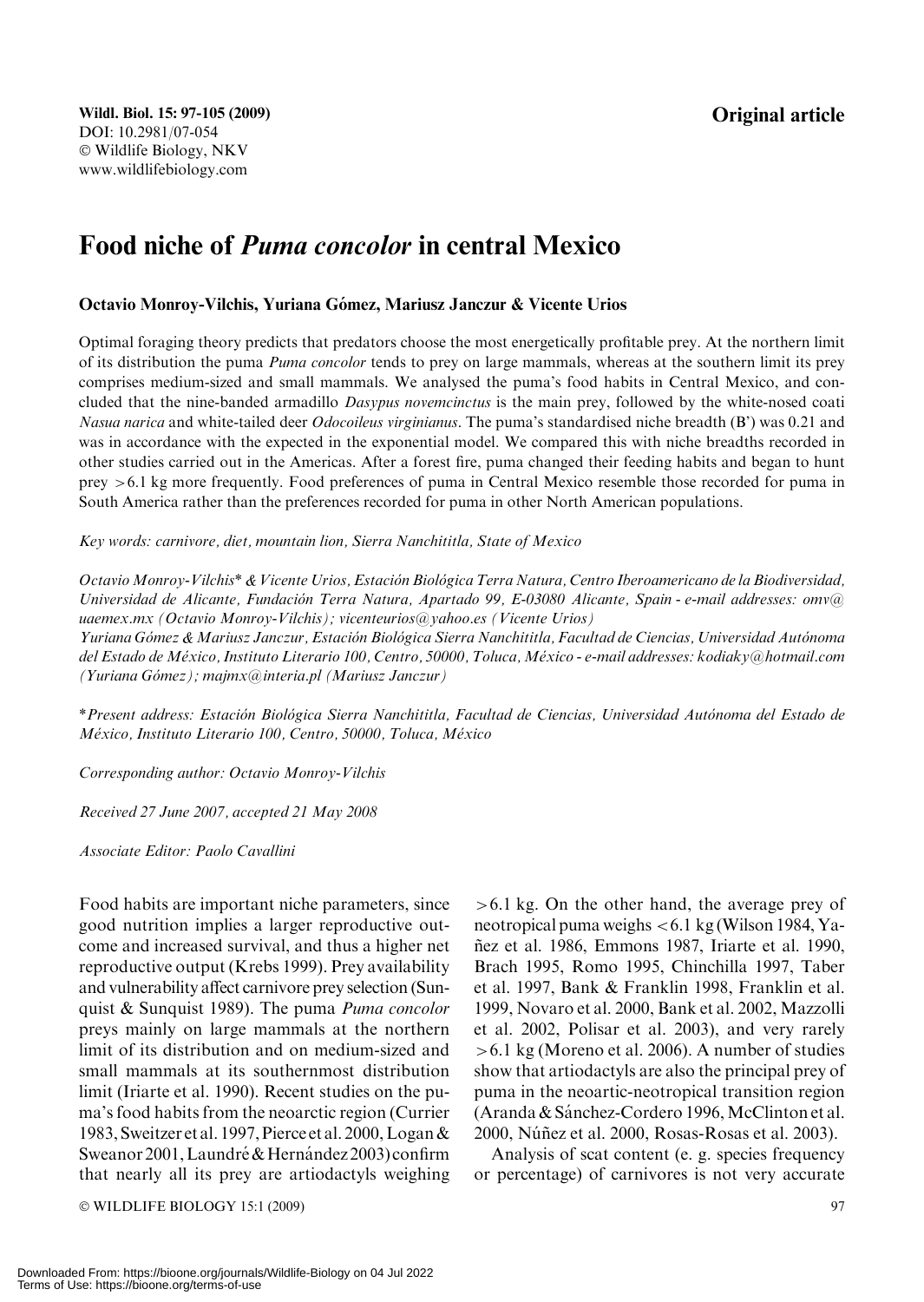(Weaver 1993, Monroy-Vilchis & Frieven 2006); therefore some authors suggest that complementary data such as relative biomass (Ackerman et al. 1984) and minimum number of individuals consumed (Monroy-Vilchis et al. submitted) should be gathered. Both of these methods involve correction factors that improve their precision.

In our study, we determined the puma's food habits in the Sierra Nanchititla, Central Mexico. The results of Iriarte et al. (1990) suggest that whitetailed deer Odocoileus virginianus would comprise the predominant prey of puma at the geographic latitude of our study area.

#### Study area

Our study was carried out in the Sierra Nanchititla Natural Reserve (SNNR), State of Mexico, Central Mexico, located between  $19^{\circ}36'46''$  and  $18^{\circ}45'38''N$ and  $100^{\circ}15'54"$  and  $100^{\circ}36'28"W$ . Our study area covers more than  $660 \text{ km}^2$  and the elevation varies from 420 to 2,080 m a.s.l. The main vegetation is pine-oak forest in the highlands (47%) and tropical deciduous forest in the lowlands (18%). There are introduced grasslands (30%) and agricultural zones (4%) in both main vegetation types (Fig. 1). The closest large human population is Tejupilco with 84,897 inhabitants, situated 65 km away (INEGI 2000). Annual rainfall varies between 1,000 and 1,500 mm, and reaches its maximum during June - October (the rainy season). The climate in the pineoak forest is temperate and semi-humid, with temperatures ranging from  $12^{\circ}$  to 16<sup>o</sup>C. In the deciduous forest the climate is hot and semi-humid (García 1988).

#### Material and methods

We collected scats along 22 km of trails every 15 days from August 2002 to July 2004, principally in temperate upland habitat. Each scat was identified by both its morphological characteristics (Aranda 2000) and by comparing it with the scats of captive pumas. Due the presence of other carnivores such



Figure 1. Main vegetation types at Sierra Nanchititla, México.

WILDLIFE BIOLOGY 15:1 (2009)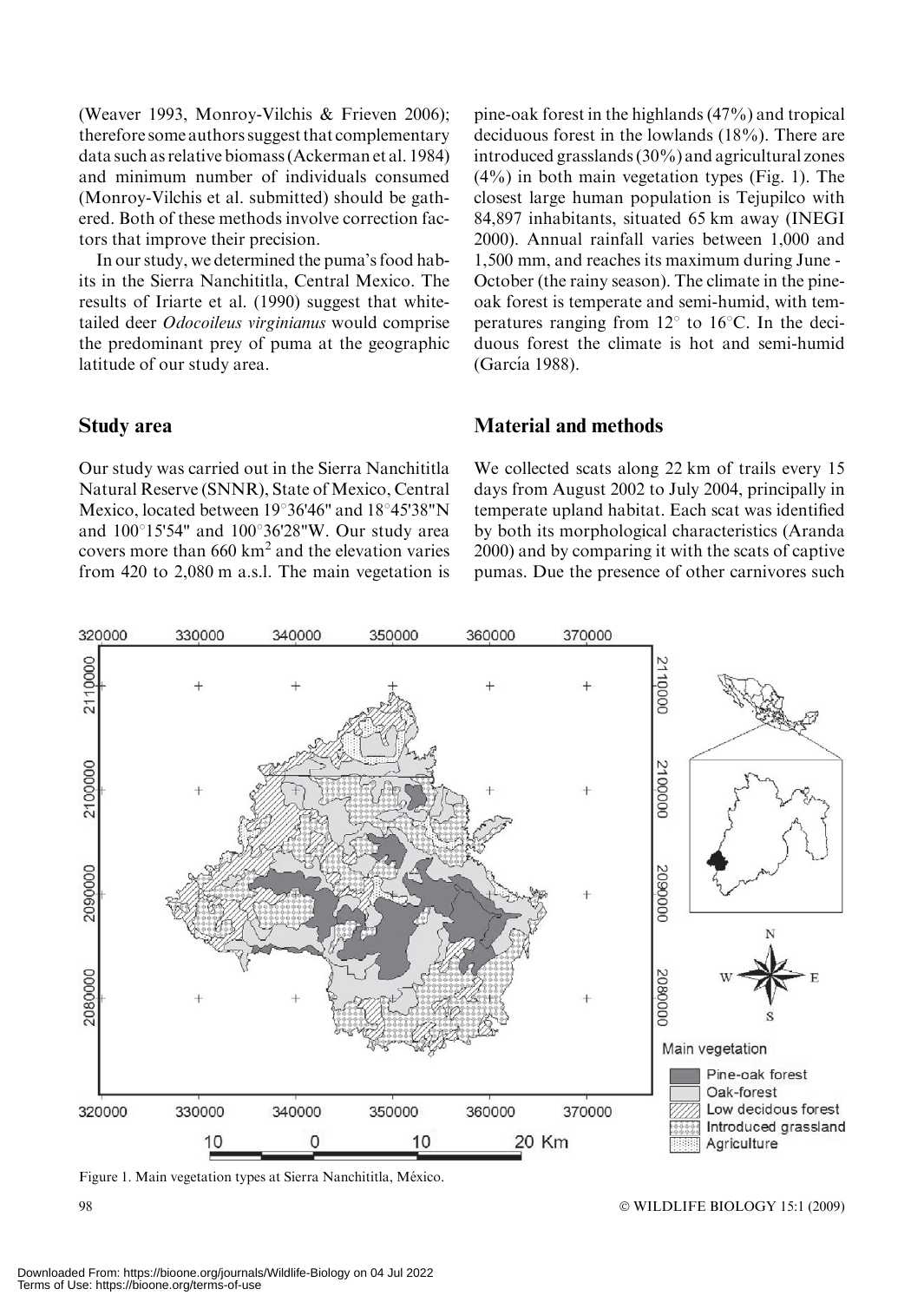as the coyote Canis latrans and jaguar Panthera onca (Monroy-Vilchis et al. 2008), we placed camera traps on the trails to check the accuracy of our scat identification and, to avoid confusion with scats of smaller (ocelot Leopardus pardalis, margay L. wiedii and jaguarundi Herpailurus yagouaroundi) or larger (jaguar) carnivore species, we collected only scats which were  $>20$  mm or  $<$ 35 mm in width. We recorded date, geographic position, altitude (in m a.s.l.), weight, length and width of the scat as well as the vegetation cover. Furthermore, we washed the scats and separated their components (e.g. hair, bones, feathers and scales). Prey identification was carried out in two ways. The bones and teeth of mammals were compared with samples from the collection of Estación Biológica Sierra Nanchititla, Universidad Autónoma del Estado de México (EBSN-UAEM). Afterwards, hairs were identified according to the Monroy-Vilchis & Rubio-Rod $riguez (2003)$  method which involves the estimation of both macroscopic (hair length and shape) and microscopic (hair width and medulla type) characteristics, as well as preparation of slides and comparison with those in the EBSN-UAEM collection. We identified birds and reptiles by comparing their claws, feathers and shells with samples from local species.

We used the following method to estimate the minimum number of scats needed to describe the puma's diet in the further studies. We selected a random sample of 10 scats out of the scats collected and compared the frequency of prey species in the samples with their frequencyin all the scats collected by using  $\chi^2$  test. If this frequency differed, we selected another random sample of five scats and compared the frequency of prey speciesin the 15 scatswith their respective frequency in the whole set of scats collected ( $N=104$ ). We repeated the sampling and incremented the sample size until the frequency in the sample was not significantly different from its frequency in the total scat set. Additionally, we carried out an analogous estimation of scat sample size by plotting a prey accumulation curve.

We used frequency of occurrence to compare our results with results obtained in other studies, even though this method is not very accurate (Floyd et al. 1978, Ackerman et al. 1984, Monroy-Vilchis & Frieven 2006). Additionally, we looked at other data such as relative biomass consumed (Ackerman et al. 1984) and minimum number of prey consumed (Monroy-Vilchis et al. submitted). We obtained niche breadth using Levin's index and niche over-

© WILDLIFE BIOLOGY 15:1 (2009) 99



Figure 2. Relationship between number of scats and number of prey species in the diet of pumas at Sierra Nanchititla.

lap between humid and dry seasons using the Mac-Arthur and Levin's measure (Krebs 1999). Finally, we estimated the relationship between standardised niche breadths and geographic latitude based on several studies of puma, using the highest indicator

Table 1. Frequency of occurrence of prey in 104 puma scats at Sierra Nanchititla.

|                          | Season           |                          |       |
|--------------------------|------------------|--------------------------|-------|
| Prey items               | Wet              | Dry                      | Total |
| <b>MAMMALIA</b>          |                  |                          |       |
| Artiodactyla             |                  |                          |       |
| <b>Bos</b> taurus        | 1                | 4                        | 5     |
| Odocoileus virginianus   | 6                | 9                        | 15    |
| Capra hircus             | 5                | $\overline{c}$           | 7     |
| Carnívora                |                  |                          |       |
| Urocyon cinereoargenteus | $\mathbf{0}$     | 1                        | 1     |
| Nasua narica             | 5                | 18                       | 23    |
| Procyon lotor            | 1                | 1                        | 2     |
| Bassariscus astutus      | 1                | $\overline{\mathcal{A}}$ | 5     |
| Conepatus leuconotus     | $\theta$         | 1                        | 1     |
| Mustela frenata          | $\theta$         | 1                        | 1     |
| Spilogale putorius       | $\theta$         | 1                        | 1     |
| Xenarthra                |                  |                          |       |
| Dasypus novemcinctus     | 14               | 47                       | 61    |
| Lagomorpha               |                  |                          |       |
| Sylvilagus floridanus    | 1                | 3                        | 4     |
| Sylvilagus cunicularius  | 1                | $\overline{c}$           | 3     |
| Rodentia                 |                  |                          |       |
| Sciurus aureogaster      | 1                | 5                        | 6     |
| Lyomis sp.               | 1                | $\theta$                 | 1     |
| Didelphimorphia          |                  |                          |       |
| Didelphis virginiana     | $\mathbf{0}$     | 3                        | 3     |
| Unidentified mammals     | $\theta$         | 3                        | 3     |
| <b>AVES</b>              |                  |                          |       |
| Galliformes              |                  |                          |       |
| Ortalis poliocephala     | $\theta$         | 8                        | 8     |
| <b>REPTILIA</b>          |                  |                          |       |
| Testudines               |                  |                          |       |
| Kinosternon integrum     | $\boldsymbol{0}$ | 1                        | 1     |
| TOTAL                    | 37               | 114                      | 151   |
| Number of scats          | 25               | 79                       | 104   |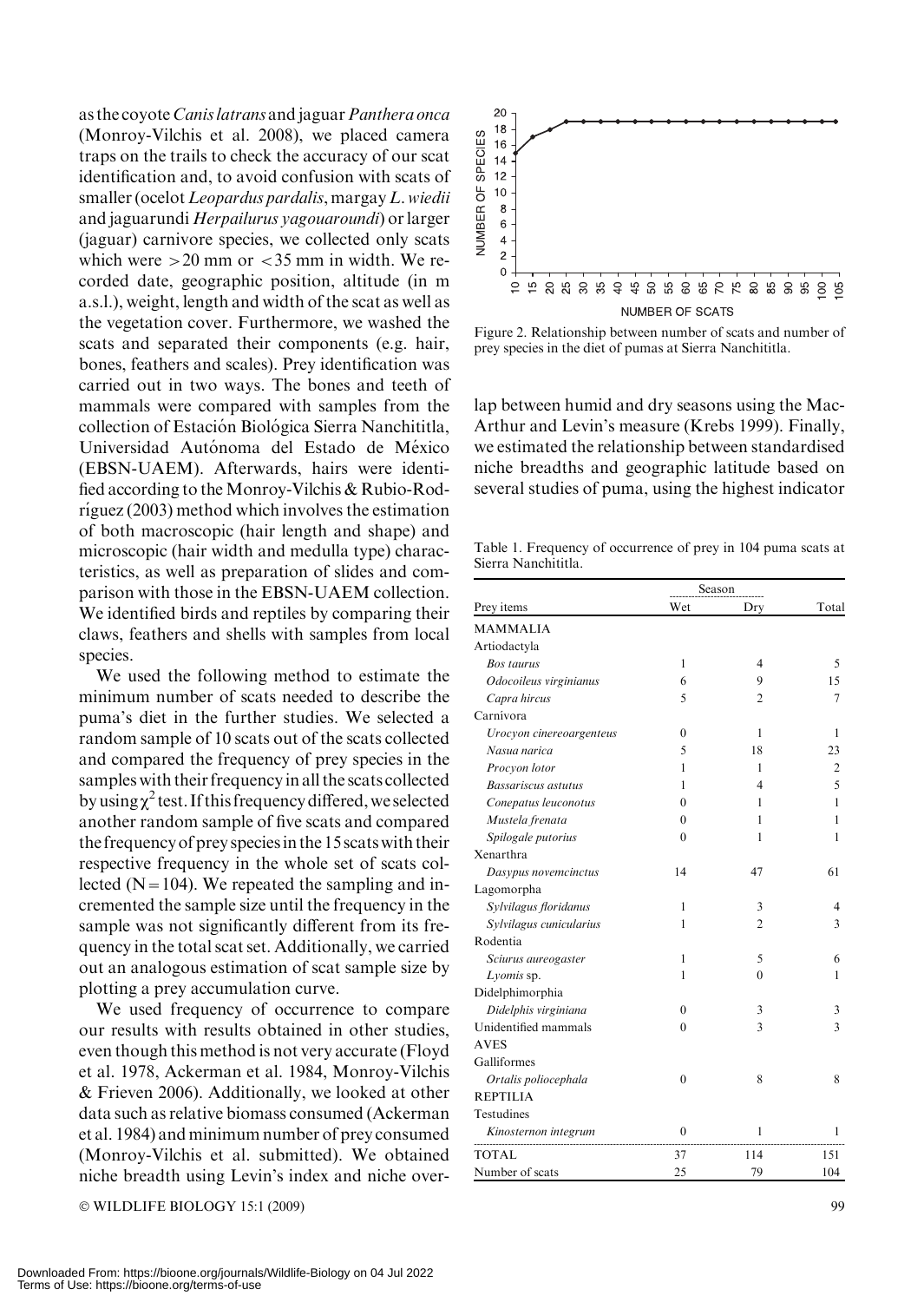Table 2. Frequency of occurrence of relative biomass consumed and minimum number of consumed organism in 104 puma scats at Sierra Nanchititla. The daily maximum biomass of large prey a captive puma can ingest is 6,130 g (O. Monroy-Vilchis, unpubl. data).

|                          |                |           |               |                      |                     |                     |                      | Minimum   |             |
|--------------------------|----------------|-----------|---------------|----------------------|---------------------|---------------------|----------------------|-----------|-------------|
|                          | Absolute       | Average   |               |                      | Relative<br>biomass | Relative<br>biomass | Correction           | number of | Proportion  |
|                          |                | weight of | Frequency     | Correction           |                     |                     |                      | organisms | consumed    |
| Species                  | frequency      | prey(g)   | of occurrence | factors <sup>a</sup> | consumed            | consumed $(\% )$    | factors <sup>b</sup> | consumed  | by organism |
| Mammals $> 6,130$ g      |                |           |               |                      |                     |                     |                      |           |             |
| <b>Bos</b> taurus        | 5              | 6130      | 4.80          | 2.19                 | 0.034               | 3.4                 | 8.69                 | 0.57      | 0.026       |
| Odocoileus virginianus   | 15             | 6130      | 14.42         | 2.19                 | 0.103               | 10.3                | 8.69                 | 1.72      | 0.081       |
| Capra hircus             | 7              | 6130      | 6.73          | 2.19                 | 0.048               | 4.8                 | 8.69                 | 0.8       | 0.037       |
| Mammals $< 6,130 g$      |                |           |               |                      |                     |                     |                      |           |             |
| Urocyon cinereoargenteus | 1              | 5000      | 0.96          | 2.15                 | 0.006               | 0.6                 | 8.17                 | 0.12      | 0.005       |
| Nasua narica             | 23             | 4800      | 22.12         | 2.14                 | 0.155               | 15.5                | 8.06                 | 2.85      | 0.134       |
| Procvon lotor            | $\overline{c}$ | 5500      | 1.92          | 2.17                 | 0.013               | 1.3                 | 8.41                 | 0.23      | 0.01        |
| Bassariscus astutus      | 5              | 1250      | 4.80          | 2.02                 | 0.031               | 3.1                 | 5.34                 | 0.93      | 0.043       |
| Conepatus mesoleucus     | 1              | 2700      | 0.96          | 2.07                 | 0.006               | 0.6                 | 6.76                 | 0.14      | 0.006       |
| Mustela frenata          | 1              | 279       | 0.96          | 1.98                 | 0.006               | 0.6                 | 3.38                 | 0.29      | 0.013       |
| Spilogale putorius       |                | 386       | 0.96          | 1.99                 | 0.006               | 0.6                 | 3.73                 | 0.26      | 0.012       |
| Dasypus novemcinctus     | 61             | 4800      | 58.65         | 2.15                 | 0.413               | 41.3                | 8.06                 | 7.56      | 0.356       |
| Sylvilagus floridanus    | 5              | 1500      | 4.80          | 2.03                 | 0.031               | 3.1                 | 5.65                 | 0.88      | 0.041       |
| Sylvilagus cunicularius  | 3              | 1500      | 2.88          | 2.03                 | 0.019               | 1.9                 | 5.65                 | 0.53      | 0.025       |
| Sciurus aureogaster      | 6              | 555       | 5.76          | 1.99                 | 0.037               | 3.7                 | 4.17                 | 1.43      | 0.067       |
| Liomys sp.               |                | 50        | 0.96          | 1.98                 | 0.006               | 0.6                 | 0.98                 | 1.02      | 0.048       |
| Didelphis virginiana     | 3              | 2700      | 2.88          | 2.07                 | 0.019               | 1.9                 | 6.76                 | 0.44      | 0.02        |
| Ortalis poliocephala     | 8              | 2940      | 7.69          | 2.08                 | 0.052               | 5.2                 | 6.94                 | 1.15      | 0.054       |
| Kinosternon integrum     |                | 300       | 0.96          | 1.99                 | 0.006               | 0.6                 | 3.45                 | 0.28      | 0.013       |

<sup>a</sup> These correction factors are from Ackerman et al. 1984, and

<sup>b</sup> unpubl. data from this study.

(r) of several relationship analyses (using Statgraphics Plus 5.0 1994-2000). A natural forest fire occurred in the study area in May 2003. This event coincided with the mid point of the scat collection period and involved approximately 10 km<sup>2</sup>. To evaluate the response of puma diet to disturbance, we grouped the prey into two categories,  $<6.1$  kg and  $>6.1$  kg.

## **Results**

We covered approximately 1,440 km of different trails in the Reserve and collected 104 puma scats. Scat width ranged within 19.5-34.93 mm  $(28.94 +$ 3.52 mm). These values were higher than those found from the other three felid species (margay, ocelot and jaguarundi) present in the study area (Sánchez et al. 2002). The minimum number of scats required to determine the puma's diet at Sierra Nanchititla was 15 using the analysis of frequencies  $(\chi^2 = 12.72, df = 5, P < 0.05)$ , and 25 using the prey accumulation analysis (Fig. 2).

We divided the remains of prey species into 21 groups: in some cases we were unable to determine the species accurately. We determined 17 species, Table 3. Niche breadth of pumas as reported by different researchers from various parts of the American continent. References marked with <sup>a</sup> were not included in correlations because the exact location was not given.

| Niche   |                          |                                |
|---------|--------------------------|--------------------------------|
| breadth | Location                 | Reference                      |
| 0.08    | Utah, USA                | Ackerman et al. (1984)         |
| 0.06    | Florida, USA             | Darlympe & Bass (1996)         |
| 0.15    | Florida, USA             | Maehr et al. (1990)            |
| 0.41    | <b>USA-Mexico Border</b> | Mcbride $(1976)^a$             |
| 0.25    | Sonora, Mexico           | Rosas-Rosas et al. (2003)      |
| 0.38    | Jalisco, Mexico          | Núñez et al. (2000)            |
| 0.21    | Central Mexico           | Our study                      |
| 0.37    | Campeche, Mexico         | Aranda & Sánchez-              |
|         |                          | Cordero (1996)                 |
| 0.27    | México-Guatemala Border  | Novack (2003)                  |
| 0.79    | Costa Rica               | Chinchilla (1997)              |
| 0.34    | Venezuela                | Polisar et al. (2003)          |
| 0.29    | Peru                     | Emmons (1987)                  |
| 0.65    | Peru                     | Romo (1995)                    |
| 0.30    | Brazil                   | Crawshaw (1995) <sup>a</sup>   |
| 0.33    | <b>Brazil</b>            | Brito et al. $(1998)^{a}$      |
| 0.94    | Brazil                   | Bachega (2004)                 |
| 0.43    | Brazil                   | Crawshaw & Quigley (2002)      |
| 0.40    | Brazil                   | Leite & Galvão (2002)          |
| 0.68    | Paraguay                 | Taber et al. (1997)            |
| 0.24    | Chile                    | Courtin et al. $(1980)^{a}$    |
| 0.13    | Chile                    | Yánez et al. (1986)            |
| 0.28    | Chile                    | Rau et al. (1991) <sup>a</sup> |
| 0.34    | Southern Chile           | Iriarte et al. $(1990)^{a}$    |
| 0.24    | Argentina                | <b>Branch</b> (1994)           |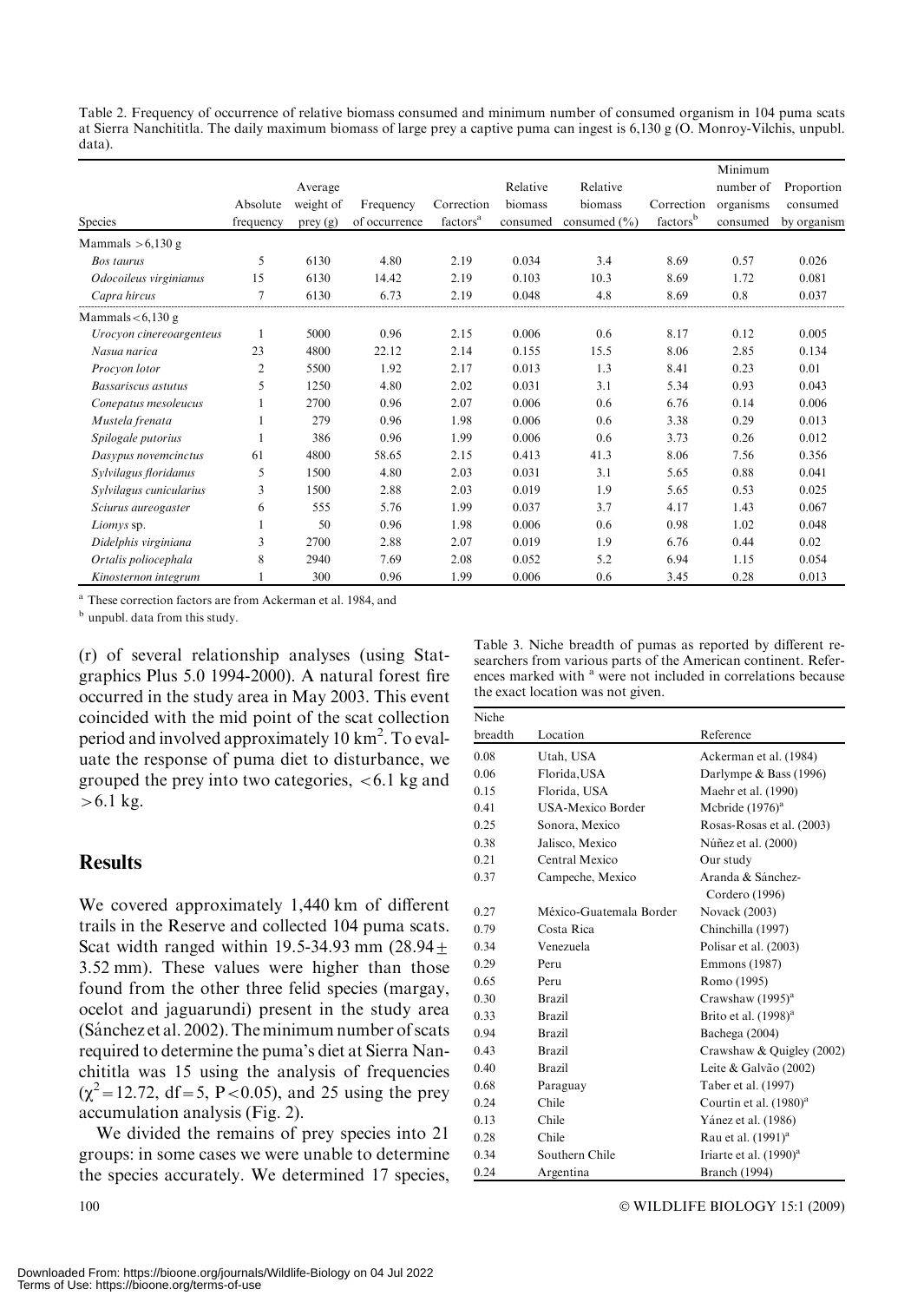

Figure 3. Relationship between latitude and niche breadth for puma in the North (A) and the South (B).

one genus and three unidentified species. Of the 104 scats, 50 contained grass, 90% mammals, 5% birds and 5% reptiles. The frequency of the nine-banded armadillo was the highest and was followed by the white-nosed coati and white-tailed deer (Table 1). We found puma hair in 12 scats, probably due to grooming activity.

Also, the relative biomass of the nine-banded armadillo was the highest (41.35%), followed by the white-nosed coati (15.54%) and white-tailed deer (10.35%). We recorded only one bird species, the West Mexican chachalaca Ortalis poliocephala, and one turtle species, the Mexican mud turtle Kinosternon integrum comprising 5.24 and 0.62% of relative biomass consumed, respectively (Table 2).

The puma's standardised niche breadth (B') over both seasons was 0.21, ranging from  $B' = 0.21$  during the wet season, to  $B' = 0.203$  during the dry season. The niche overlap between seasons was high  $(O=$ 0.87), suggesting a similarity of diet in both seasons. The rather low value of the standardised niche breadth suggests specialist habits of the puma at Sierra Nanchititla and resembles the pattern found at both its northern and southern distribution limits (Table 3). Data from our study and those of other authors (see Table 3) revealed a non-linear relationship between niche breadth and geographiclatitude.

 $\odot$  WILDLIFE BIOLOGY 15:1 (2009) 101



Figure 4. Percentage of prey larger and smaller than 6.1 kg biomass. The forest fire occurred in May 2003.

North of the equator line, it is described by the equation: North breadth niche =  $\exp(-0.166 - 0.063 \ast$ latitude North) ( $r^2$ <sup>=</sup>56.53, P<0.01; Fig. 3A); and south of the equator line by the equation: South breadth niche =  $\exp(-0.083-0.035 \times \text{latitude South})$  $(r^2 = 62.32, P < 0.01;$  Fig. 3B).

We observed a significant modification in the puma's diet after the forest fire, when the pumas began hunting larger prey (Fig. 4). Interestingly, more species were taken after the fire  $(N=19)$  than before  $(N=5)$ .

#### **Discussion**

Our study contradicts the conclusions of several previous studies regarding the puma's diet in North America. For example, Iriarte et al. (1990), Rosas-Rosas et al. (2003) and Núñez et al. (2002) argued that the puma's main prey are ungulates. However, we did not find such a pattern: the predominant prey in our study area was the nine-banded armadillo. This is probably not because armadillos are more widely available in our area, since white-tailed deer are also quite common and are the third most important prey of the puma. We do not know the precise cause of this phenomenon. At least three hypotheses can be put forward: 1) the armadillo is easier to hunt, 2) the armadillo's energy content is higher, and 3) armadillos are more abundant in the area than deer. In a future study we intend to estimate the energy content of different puma prey and to perform a cost-benefit analysis.

Analysis of minimum scat number provided similar results. The  $\chi^2$  test showed that a sample of 15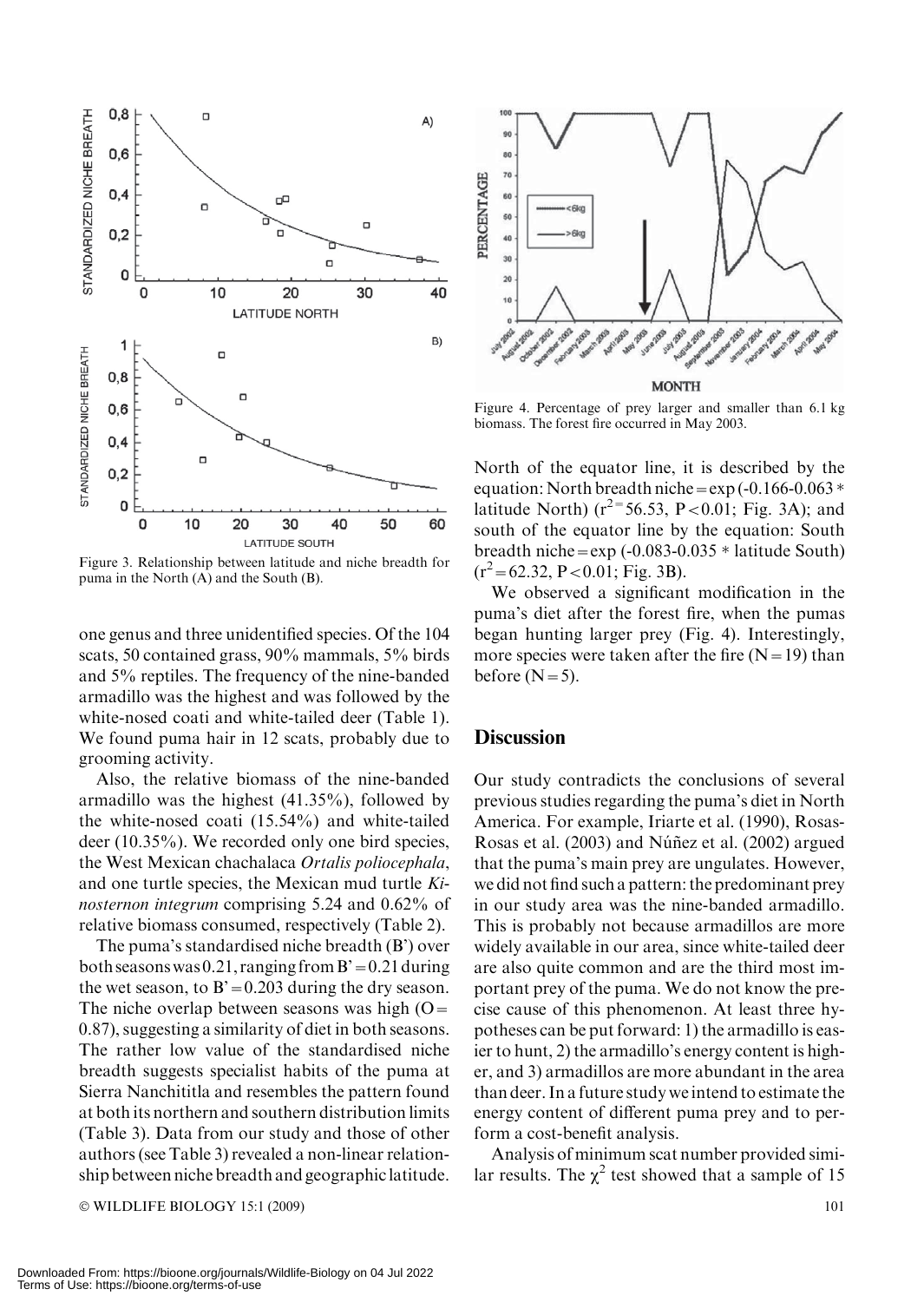scats is sufficient to describe the puma's diet, whereas the prey accumulation curve indicates that 25 scats should be sampled. The two methods differed by only one prey species (see Fig. 2), so we considered 15 as a minimum sample size to determine the puma's diet at Sierra Nanchititla. Based on a total of 65 scats, Núñez et al. (2000) estimated an optimal sample size of 35 using a  $\chi^2$  test and 50 using a prey accumulation curve. The discrepancy between the results obtained by Núñez et al. (2000) and our own study is difficult to explain, although we note that their work was conducted in a tropical environment where prey diversity is much higher. Furthermore, their identification method was less robust, since they identified 11 items, many of them only to genus and class level.

An interesting outcome of our study is the low frequency of large mammals, e.g. white-tailed deer, which is similar to the pattern found in studies carried out at the southern limit of the species' range (see Table 2). On the other hand, this frequency is different to that recorded in studies performed in the northern and southern parts of Mexico (Aranda & Sánchez-Cordero 1996, Núñez et al. 2000, Rosas-Rosas et al. 2003) and in North America (Ackerman et al. 1984, Maehr et al. 1990, Darlympe & Bass 1996, Logan & Sweanor 2001).

The frequency of the main prey in the puma's diet varies considerably in relation to geographic zone. The factors that determine prey size of large felids are availability and vulnerability (Sunquist & Sunquist 1989, Malo et al. 2004, Lozano et al. 2006). Rabinowitz & Nottingham (1986) stated that the armadillo is particularly vulnerable to attack by large felids such as jaguar and puma. The ninebanded armadillo is the principal prey of puma in Brazil (Leite & Galvão 2002). We believe that a puma would have to invest more energy in hunting a deer than in hunting an armadillo, as it is morphologically adapted to stalking and short runs rather than to long-distance runs (Sunquist & Sunquist 2002). Additionally, an armadillo better fulfils the caloric requirements of the puma (Monroy-Vilchis et al. submitted).

We did not identify species of the genus *Lyomis* because we found only teeth and damaged hairs, and were therefore unable to estimate hair-width, a necessary criterion for identification of Lyomis species (Monroy-Vilchis & Rubio-Rodríguez 2003). The only bird species we found in the puma's diet, the West Mexican chachalaca, was the fourth most common prey according to the three methods of analysis used. In our study, the intake of birds was more frequent than found in other studies. This may be a result of the dietary flexibility of puma or/and disturbance of the environment. Ingestion of turtles (Testudines) was low (0.96% during the dry season only) and our results were similar to those reported by Núñez et al. (2000) and Logan & Sweanor (2001). The presence of grass is associated with its emetic function during hair expulsion, formation of the faecal matter and its antihelmintic property (Logan & Sweanor 2001).

In Sierra Nanchititla, small livestock e.g. domestic goat Capra hircus predation is more important than predation of large livestock e.g. domestic cow Bos taurus, primarily because goats are more abundant than cows. However, livestock predation in our study zone is less important (6.73 and 4.8% of domestic goats and cows, respectively) than has been found in other studies (Yañez et al. 1986, Cashman et al. 1992), and may be considered incidental. Traditionally, livestock predation is attributed to old, sick, wounded or young puma and/or livestock displaying the same condition (Saenz & Carrillo 2002).

The results of our study do not match the geographic dietary pattern predicted by Iriarte et al.  $(1990)$  and confirmed by other studies from México (Aranda & Sánchez-Cordero 1996, Núñez et al. 2000, Rosas-Rosas et al. 2003) because artiodactyls are not the most important prey of the puma in Nanchititla. The nine-banded armadillo and the white-nosed coati are the main prey in Nanchititla (both weighing  $< 6.1$  kg), and our results are similar to those reported from South America (Taber et al. 1997, Leite & Galvão 2002, Polisar et al. 2003, Bachega 2004). Contrary to the suggestion put forward by Iriarte et al. (1990), we believe that dietary pattern cannot be explained by geographic latitude alone. Our results suggest that altitude, vegetation cover and prey availability modify the dietary pattern of the puma. Even in the highlands, where dietary patterns of puma should be similar to those of northern North American puma, small non-artiodactyls were more abundant in the diet. Iriarte's model may not be robust enough because it includes fewer studies, a large area and homogenises information from places as different as Chiapas (tropical forest), Chamela (tropical deciduous forest) and Sonora (desert). On the other hand, the puma's diet depends on the abundance, vulnerability and energy content ofits prey.Furthermore, coexistencewith the jaguar may modify the latitudinal dietary pattern of puma (Iriarte et al. 1990, Aranda & Sánchez-Cordero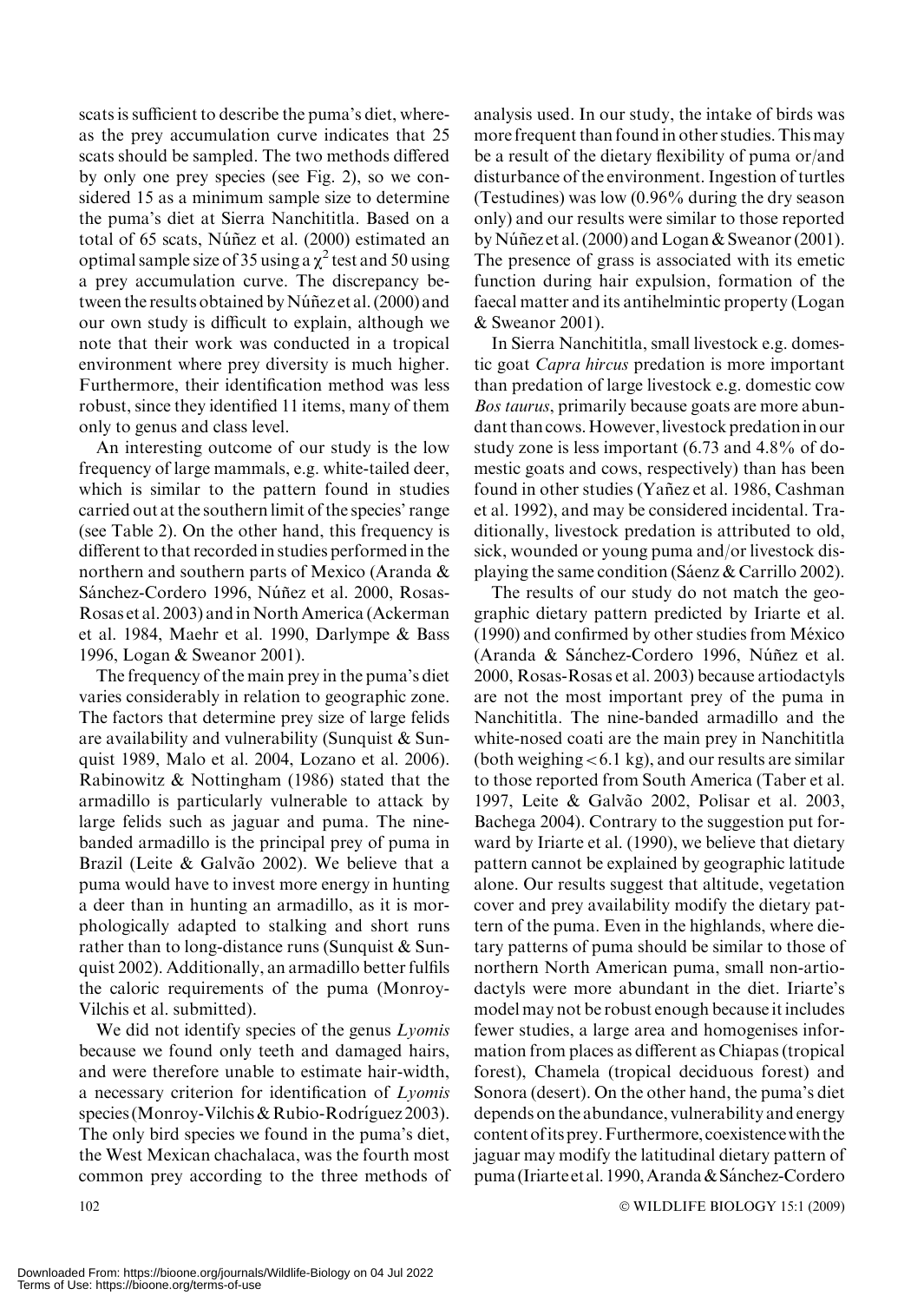1996, Novaro et al. 2000, Mazzolli et al. 2002, Moreno et al. 2006), although more studies would be required to confirm this.

Puma diet changed after a forest fire, switching back to the original diet in the second year after the fire. This was a result of an increase in the food-base of deer which mainly feed on shrubs and herbaceous plants (Galindo-Leal & Weber 1998). Puma probably hunted more species after the fire because they were forced to search for prey outside their previous hunting habitat. Indeed, Dess et al. (2001) observed an increase of the habitat use by puma during the first year after a fire, correlated with the appearance of new prey species. In our study, we registered an increase in the consumption of white-tailed deer and domestic cows and goats during this period which is concordant with the results reported by Woodroffe (2001), who stated that in disturbed habitats the puma tends to hunt larger prey. Michalski et al. (2006) also provided evidence of an increase in livestock predation by puma in fragmented areas of South America. This phenomenon has implications for conservation of the puma because increased predation on livestock leads to an increase in humanpuma conflict, thus adding a new factor which may contribute to the extinction of the species (Woodroffe & Ginsberg 1998).

The niche breadth found in our study  $(B' = 0.21)$ suggests that the puma consumes large amounts of few prey species, which reveals a tendency for food specialisation. Our results do not confirm results obtained in other studies as we did not find evidence for selective consumption of large animals such as artiodactyls. In Sierra Nanchititla, we found puma specialise in small mammal prey such as the ninebanded armadillo. The availability of wild artiodactyls at some sites within the puma's distribution range is important in determining its diet. However, greater availability of small mammals, particularly of armadillos, modifies puma feeding behaviour, and the nine-banded armadillo is a key component of the puma's diet in some places.

Acknowledgements - we address special thanks to the Mexican people for having supported our study through grants 1820/2004 and 2188/2005. Universidad Autónoma del Estado de México and PROMEP supported the doctorate scholarship to Octavio Monroy-Vilchis (103.5/04/ 1304), and this article is part of his thesis. Fundación Terra-Natura supported us through project 2330/2006E. Comisión Estatal de Parques Naturales y de la Fauna, Estado de México (CEPANAF) allowed us to work in the Park. Ricardo Moreno, Anne Loison, Paolo Cavallini

 $\odot$  WILDLIFE BIOLOGY 15:1 (2009) 103

and one anonymous referee provided comments which strengthened the manuscript. We are grateful to our students at the Estación Biológica Sierra Nanchititla, especially to Anuar Hernández and Clarita Rodríguez-Soto for their interest and enthusiasm. Roksana Misków and Fridolin Kerr helped us with the English text.

### **References**

- Ackerman, B.B., Lindsey, F. & Hemker, T.P. 1984: Cougar food habits in Southern Utah. - Journal Wildlife Management 48: 147-155.
- Aranda, M. 2000: Huellas y otros rastros de los mamíferos grandes y medianos de México. - Conabio Instituto de Ecología, A.C., Mexico, 212 pp. (In Spanish).
- Aranda, M. & Sánchez-Cordero, V. 1996: Prey spectra of jaguar (Panthera onca) and puma (Felis concolor) in tropical forest of Mexico. - Studies of Neotropical Fauna and Environment 31: 65-67.
- Bachega, I. 2004: Ecologia alimentar comparativa de três carnívoros simpátricos (mammalia: carnivora) na RPPN do sesc pantanal, barão de melgaço, mato grosso. - M.Sc. thesis, Univeridade Federal de Mato Rosso, Brasil, 164 pp. (In Portuguese).
- Bank,M.S. & Franklin,W.L. 1998: Puma (Puma concolor patagonica) feeding observations and attacks on guanacos (Lama guanicoe). - Mammalia 62: 599-605.
- Bank, M.S., Sarno, R.J., Campbell, N.K. & Franklin, W.L. 2002: Predation of guanacos (Lama guanicoe) by southernmost mountain lions (*Puma concolor*) during a historically severe winter in Torres del Piane National Park, Chile. - Journal of Zoology 258: 215-222.
- Brach, L.C. 1995: Observations of predations by pumas and geoffroys cats of the Plains Vizcacha in Semiarid scrub of Central Argentina. - Mammalia 59: 152-159.
- Cashman, J., Peirce, M. & Krausman, P. 1992: Diets of mountain lions in southwestern Arizona. - Southwestern Naturalist 3: 224-226.
- Chinchilla,F.A. 1997:La dieta deljaguar (Panthera onca), el puma (Felis concolor) y el manigordo (Felis pardalis) en el Parque Nacional Corcovado, Costa Rica. - Revista Biolología Tropical 45: 1223-1229. (In Spanish).
- Currier, M.J.P. 1983: Felis concolor. Mammalian Species 200: 1-7.
- Darlympe, G. & Bass, O. 1996: The diet of the Florida panther in everglades National Park, Florida. - Bulletin of the Florida Museum of Natural History 39: 173-193.
- Dees, C.S., Clark, J.D. & Van Manen, F.T. 2001: Florida panther habitat use in response to prescribed fire. - Journal of Wildlife Management 65: 141-147.
- Emmons, L.H. 1987: Comparative feeding ecology of felids in a neotropical rainforest. - Behavioral Ecology and Sociobiology 20: 271-283.
- Floyd, T., Mech, D. & Jordan, P. 1978: Relating wolf scat content to prey consumed. - Journal of Wildlife Management 42: 528-532.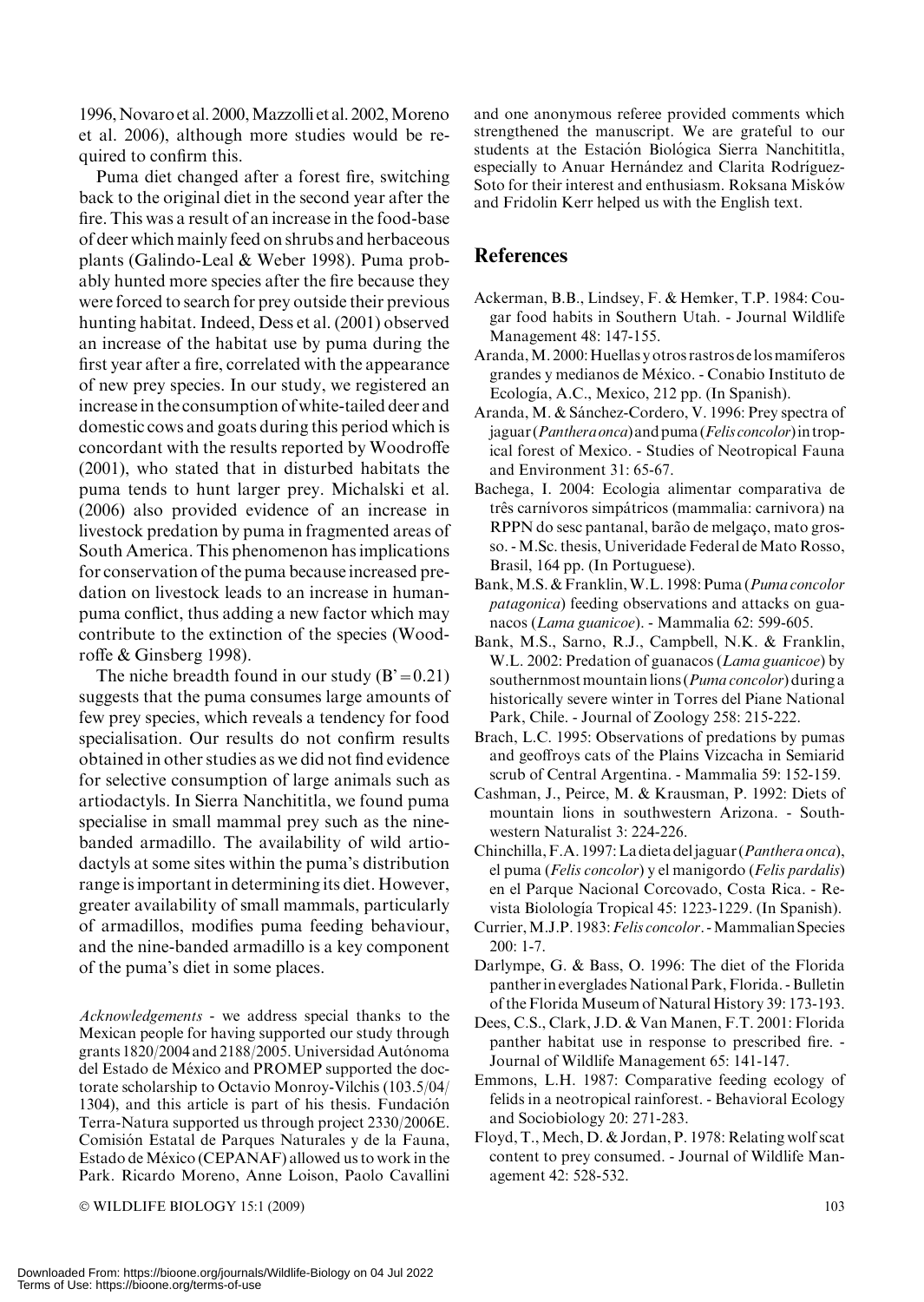- Franklin,W.L., Johnson,W.E., Sarno,R.J.& Iriarte, J.A. 1999: Ecology of the Patagonia puma (Felis concolor patagonica) in southern Chile. - Biological Conservation 90: 33-40.
- Galindo-Leal, C. & Weber, M. 1998: El Venado de la Sierra Madre Occidental: ecologia, manejo y conservación. Comision Nacional para el Conocimiento y Uso de la Biodiversidad y Ediciones Culturales, S.A.Mexico City, 272 pp. (In Spanish).
- García, E. 1988: Modificaciones al sistema de Clasificación climática de Köpen: para adaptarlo a las condiciones particulares de la República Mexicana. Instituto de Geografía, Second ed. Universidad Nacional Autónoma de México, México, 252 pp. (In Spanish).
- INEGI 2000: Estadísticas del medio ambiente, México. -Available at: http://www.inegi.gob.mx (Last accessed on 17 January 2005).
- Iriarte, J.A., Franklin, W.L., Johnson, W.E. & Redford, H. 1990: Biogeographic variation of food habits and body size of theAmerica puma. -Oecologia 85: 185-190.
- Krebs, C.J. 1999: Ecological Methodology.2nd edition. Benjamin/Cummings, U.S.A., 620 pp.
- Laundré, J.W. & Hernández, L. 2003: Winter hunting habitat of Pumas (Puma concolor) in northwestern Utah and southern Idaho, USA. - Wildlife Biology 9: 123-129.
- Leite, M.R.P. & Galvão, F. 2002: El jaguar, el puma y el hombre en tres áreas protegidas del bosque atlántico costero de Paraná, Brasil. - In: Medellín, R., Equihua, C., Chetkiewicz, C., Crawshaw, P., Rabinowitz, A., Redford,K.,Robinson, J., Sanderson,E.&Taber,A.B. (Eds); El jaguar en el nuevo milenio. - Fondo de cultura económica, México, pp. 237-250. (In Spanish).
- Logan, K. & Sweanor, L. 2001: Desert puma, evolutionary,ecology and conservation of an enduringcarnivore. - Island Press, U.S.A., 463 pp.
- Lozano, J.,Moleon,M. & Virgos, E. 2006: Biogeographic patterns in the diet of the wildcat, Felis silvestris Schreber, in Eurasia: factors affecting the trophic diversity. - Journal of Biogeography 33: 1076-1085.
- Maehr, D., Belden, R., Land, D. & Wilkins, L. 1990: Food habits of panthers in southwest Florida. - Journal of Wildlife Management 54: 420-423.
- Malo, A., Lozano, J., Huertas, D.L. & Virgós, E. 2004: A change of diet from rodents to rabbits (Oryctolagus cuniculus). Is the wildcat (Felis silvestris) a specialist predator? - Journal of Zoology (London) 263: 401-407.
- Mazzolli, M., Grapiel, M. & Dunstone, N. 2002: Mountain lion depredation in southern Brazil. - Biological Conservation 105: 43-51.
- McClinton, P.L., McClinton, S.M. & Guzman, G.J. 2000: Utilization of fish as a food item by mountain lion (Puma concolor) in the Chihuahuan Desert. - Texas Journal of Science 52: 261-263.
- Michalski, F., Boulhosa, R.L.P., Faria, A. & Peres, C.A. 2006: Human-wildlife conflicts in a fragmented Ama-

zonian forest landscape: determinants of large felid depredation on livestock. - Animal Conservation 9: 179- 188.

- Monroy-Vilchis, O., García, S. & Urios, V. submitted: Defecation rate and expulsion index of puma (Puma concolor) in captivity. - Biologia 37/08-B.
- Monroy-Vilchis, O. & Frieven, C. 2006: Dejection and expulsion rates of coyote (Canis latrans) in captivity. - Southwestern Naturalist 52: 272-276.
- Monroy-Vilchis, O., Sánchez, O., Aguilera, U., Suárez, P. & Urios, V. 2008: Jaguar (Panthera onca) in the state of Mexico. - Southwestern Naturalist 53: 533-537.
- Monroy-Vilchis, O. & Rubio-Rodríguez, R. 2003: Guía de identificación de mamíferos terrestres del Estado de México, a través del pelo de guardia. - Universidad Autónoma del Estado de México, México, 115 pp.
- Moreno, R.S., Kays, R.W. & Samudio, R. Jr. 2006: Competitive release in diets of ocelot (Leopardus pardalis) and puma (Puma concolor) after jaguar (Panthera onca) decline. - Journal of Mammalogy 87: 808-816.
- Novaro, A.J., Funes, M.C. & Walker, R.S. 2000: Ecological extinction of native prey of a carnivore assemblage in Argentine Patagonia. - Biological Conservation 92: 25-33.
- Núñez, R., Miller, B. & Lindzey, F. 2000: Food habits of jaguars and pumas in Jalisco, Mexico. - Journal of Zoology 252: 373-379.
- Núñez, R., Miller, B. & Lindzey, F. 2002: Ecología del jaguar en la reserva de la biosfera Chamela-Cuixmala, Jalisco, México.- In: Medellín, R., Equihua, C., Chetkiewicz, C., Crawshaw, P., Rabinowitz, A., Redford, K., Robinson, J., Sanderson, E. & Taber, A.B. (Eds); El jaguar en el nuevo milenio. - Fondo de cultura económica, México, pp. 107-126. (In Spanish).
- Pierce, B.M., Bleich, B.C. & Bowyer, R.T. 2000: Selection of mule deer by mountain lions and coyotes: effects of hunting style, body size and reproductive status. - Journal of Mammalogy 81: 462-472.
- Polisar, J., Maxit, I., Scognamillo, D., Farrell, L., Sunquist,M.E.&Eisenberg, J.F. 2003: Jaguars, pumas, their prey base, and cattle ranching: ecological interpretations of a management problem. - Biological Conservation 109: 297-310.
- Rabinowitz, A.R. & Nottingham, B.G. 1986: Ecology and behaviour of the jaguar (Panthera onca) in Belize, Central America. - Journal of Zoology 210: 149-159.
- Romo, M.C. 1995: Food habits of the Andean fox (Pseudalopex culpaeus) and notes on the mountain cat (Felis colocolo) and puma (Felis concolor) in the Rio Abiseo National Park, Perú. - Mammalia 59: 335-343.
- Rosas-Rosas, O., Valdéz, R., Bender, L.C. & Daniel, D. 2003: Food habits of pumas in northwestern Sonora, Mexico. - Wildlife Society Bulletin 31: 528
- Sáenz, J. & Carrillo, E. 2002: Jaguares depredadores de ganado en Costa Rica: un problema sin solución?- In: